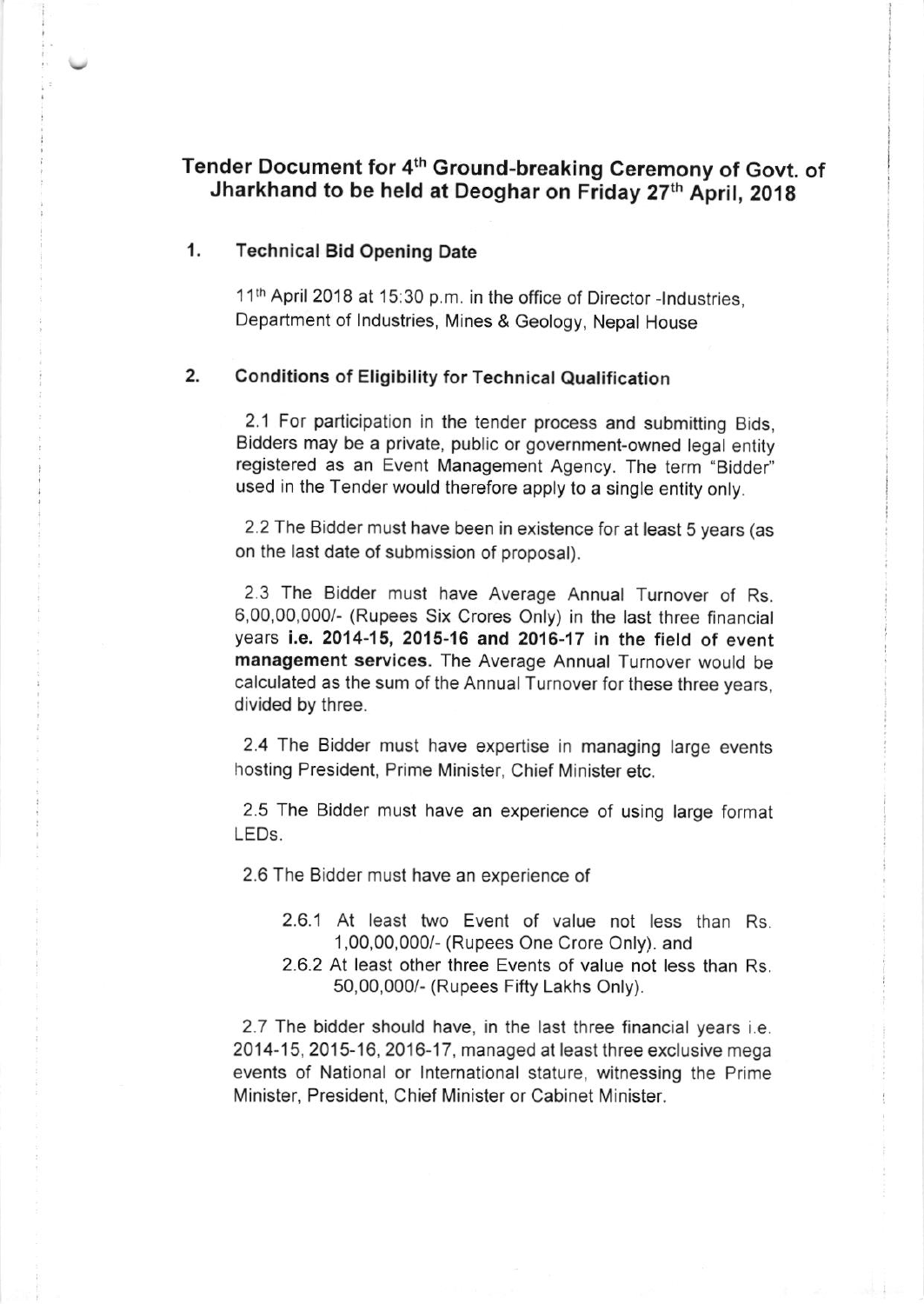2.8 A Bidder that is under a declaration of ineligibility or is black listed by the any Central/ State Government/ Municipal Corporation authority/Government Departments in lndia on the date of submission of the Bid or thereafter shall be disqualified. An undertaking in this regard should be submitted by the Bidder along with the other tender documents.

#### 3. Documents to be Submifted by Bidders for Technical Qualification

- 3.1 Bank DrafU Pay Order towards the payment of Non-Refundable Tender Document Fee of Rs. 15,000/- (Rupees Ten Thousand Only in favor of "Director lndustries", payable at Ranchi, Jharkhand
- 3.2 Bank Draft/ Pay Order towards EMD/ Bid Security of Rs.1,00,000/- (Rupees One Lakh Only in favor of "Director Industries", payable at Ranchi, Jharkhand).
- 3.3 The Bidder shall submit a Power of Attorney, authorizing the signatory of the Bid to commit on behalf of the Bidder and to submission the Bid.
- 
- 3.4 Documents relating to registration of the firm.<br>3.5 Documents relating to past experience as per-Documents relating to past experience as per the eligibility criteria and evaluation matrix
- 3.6 Supporting documents in respect of the above mentioned Clauses.
- 3.7 Proof of Annual Turnover for last three flnancial years as indicated in the clauses above.
- 3.8 Copy of Pan Card<br>3.9 Copy of Service Ta
- Copy of Service Tax/GST Registration.
- 3.10 An undertaking regarding non-blacklisting of the Bidder.
- 4. No Joint Venture/Consortium shall be allowed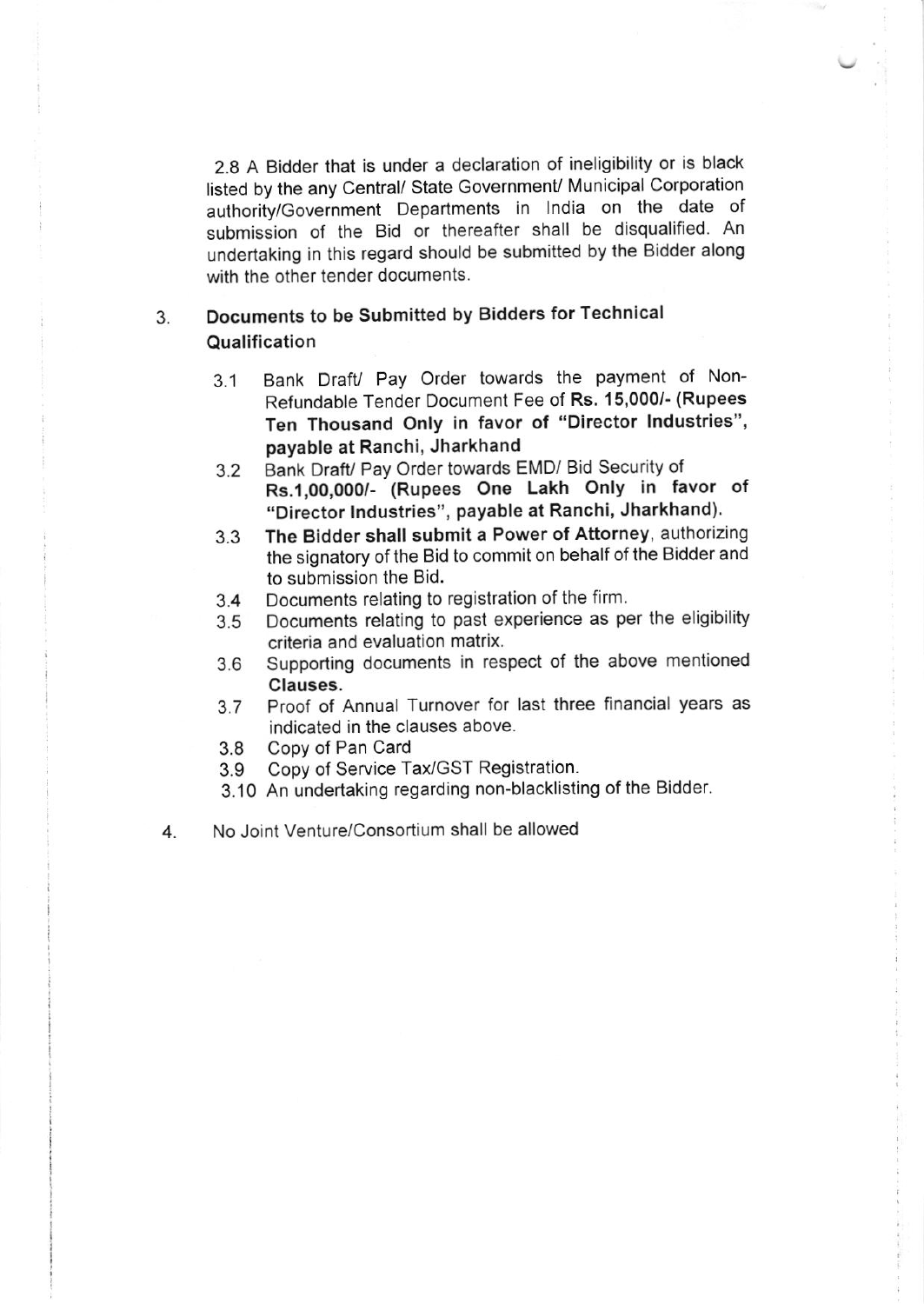$10$ 

#### $5.$ **Technical Evaluation Matrix**

不同意

|       | Evaluation            |                                                                                                                       |                  |                    |
|-------|-----------------------|-----------------------------------------------------------------------------------------------------------------------|------------------|--------------------|
| S.No. | Criteria              | Parameter                                                                                                             | <b>Max Score</b> | <b>Total Score</b> |
|       |                       | The bidder must have experience of managing event of<br>value not less than Rs. 1,00,00,000/- (Rupees One<br>Crores). |                  |                    |
|       |                       | 5 Marks for one assignment, 5 marks for each additional<br>assignment subject to a maximum of 15 Marks                | 15               |                    |
|       |                       | The bidder must have experience of managing event of<br>value not less than Rs. 50,00,000/- (Rupees Fifty Lakhs)      |                  |                    |
|       |                       | 5 Marks for one assignment, 5 marks for each additional<br>assignment subject to maximum of 20 Marks                  |                  |                    |
|       |                       | (These assignments should be in addition to the<br>assignments mentioned in the previous clause)                      | 20               |                    |
|       |                       | Annual Turnover in 2016-17                                                                                            |                  |                    |
|       | Bidder's              | Rs. 5 to 6 Crore - 05 Marks                                                                                           |                  |                    |
|       | <b>Experience and</b> | Rs. 6 to 7 Crore - 10 Marks                                                                                           |                  |                    |
| 1     | Turnover              | Rs. 7 to 8 Crore - 15 Marks                                                                                           | 15               |                    |
|       |                       | Sub Total (1)                                                                                                         |                  | 50                 |
|       |                       | Experience of Working with Government                                                                                 |                  |                    |
|       |                       | of Jharkhand on similar assignments involving Prime                                                                   |                  |                    |
|       |                       | Minister, President, Central Government Cabinet                                                                       |                  |                    |
|       |                       | Minister or Chief Minister                                                                                            |                  |                    |
|       |                       | 5 marks for one assignment, 5 marks for each additional                                                               |                  |                    |
|       | Experience<br>with    | assignment subject to a maximum of 20 Marks                                                                           |                  |                    |
|       | Government of         | (These assignments should be of a minimum value of Rs.                                                                |                  |                    |
| 2     | Jharkhand             | 50,00,000 i.e. Rs. Fifty Lakhs)                                                                                       | 20               |                    |
|       |                       | Sub Total (2)                                                                                                         |                  | 20                 |
|       |                       | In-house Availability of German Hangar of at least<br>50,000 sq.ft.                                                   |                  |                    |
|       | Experience            | (Certificate from the manufacturer certifying the                                                                     |                  |                    |
|       | with                  | possession of Hangar with the Bidder OR Auditor                                                                       |                  |                    |
|       | Government of         | certificate certifying in-house possession of German                                                                  |                  |                    |
| 3     | Jharkhand             | Hangar to be submitted)                                                                                               | 10               |                    |
|       |                       | Sub Total (3)                                                                                                         |                  | 10                 |
|       |                       | Exclusiveness & Originality of concept including work<br>plan                                                         | 10               |                    |
|       |                       | Complete Solution to the various aspects of the event -<br>designing layout, methodology of Live Screening &          |                  |                    |
| 4     | Presentation          | general lighting                                                                                                      | 10               |                    |
|       |                       | Sub Total (4)                                                                                                         |                  | 20                 |
|       |                       | <b>Total</b>                                                                                                          |                  | 100                |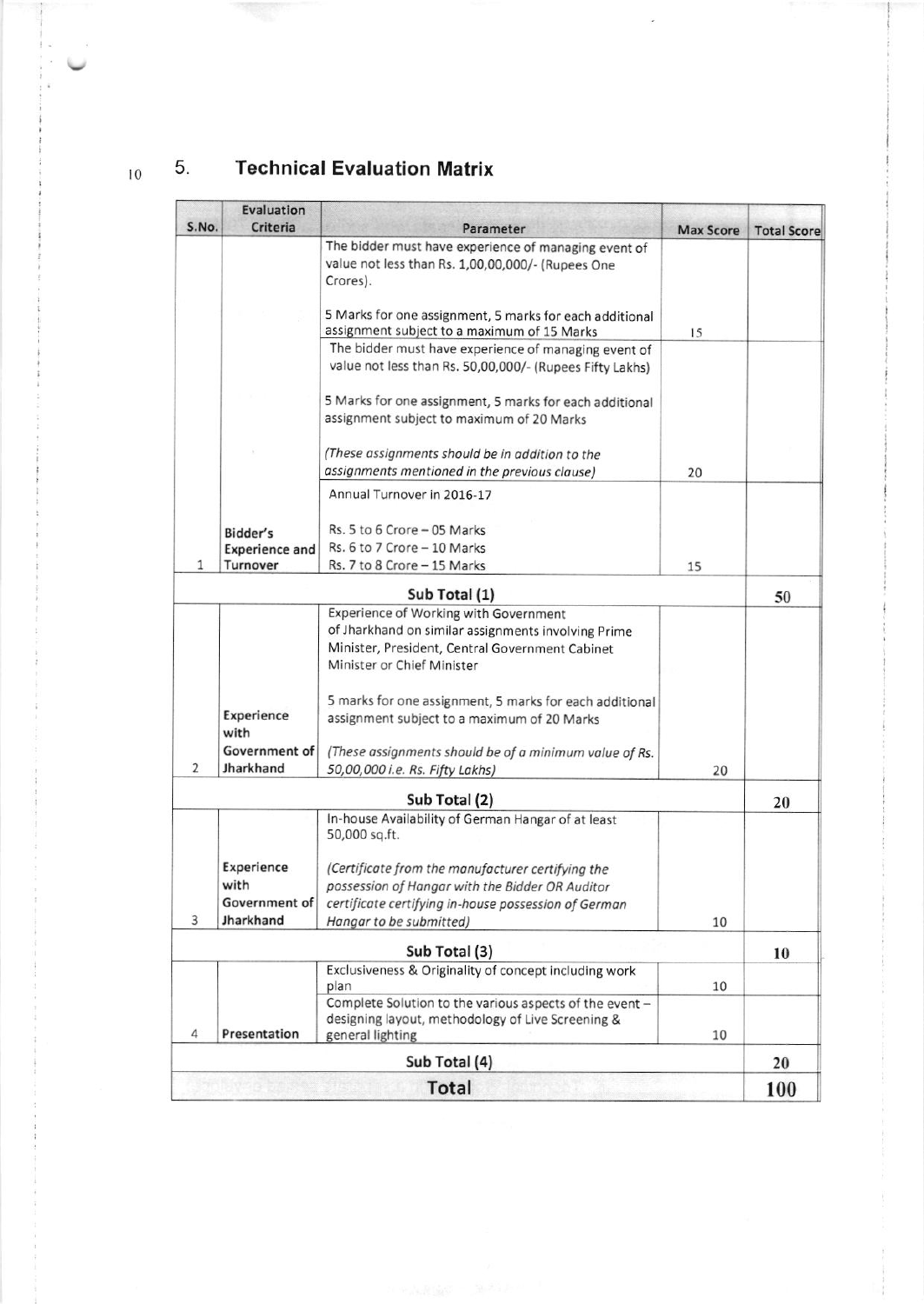#### 6. Selection of Bidder:

Financial Proposals of only those Applicants who scores at least 70% marks in Technical Proposal evaluation as detailed above shall be opened and considered for final evaluation.

The Bidder shall be selected on the basis of L1 i.e. the bidder with the lowest financial cost would be selected.

The successful bidder would be called for negotiation, if required.

#### 7. Terms of Payment

The agreed fee (Contract Price) shall be released as mentioned below, subject to acceptance of reports/proposals by the Authority -

1OO% (Hundred percent) payment will be paid on successful completion of the event. This will be paid on completion of 30 days from the event date and on receipt of the invoice from the company/ Firm.

#### 8. Queries

The prospective bidders may contact the following in case of any queries/ clarifications:

Sh. Rajendra Prasad Deputy Director, Directorate of lndustries, Department of Industries, Mines & Geology, Government of Jharkhand, Nepal House, Doranda Ranchi - 834001, Jharkhand Phone: +91-9470518897

#### 9. Submission of Tender

- a. Technical Cover (containing)
	- i. EMD, Power of Attorney and Bid Document Fees (in a separate sealed envelope)
	- ii. Cover letter and Eligibility Criteria (in a separate sealed envelope)
	- iii. Technical Proposal (in a separate sealed envelope)

b. Financial Proposal (containing)